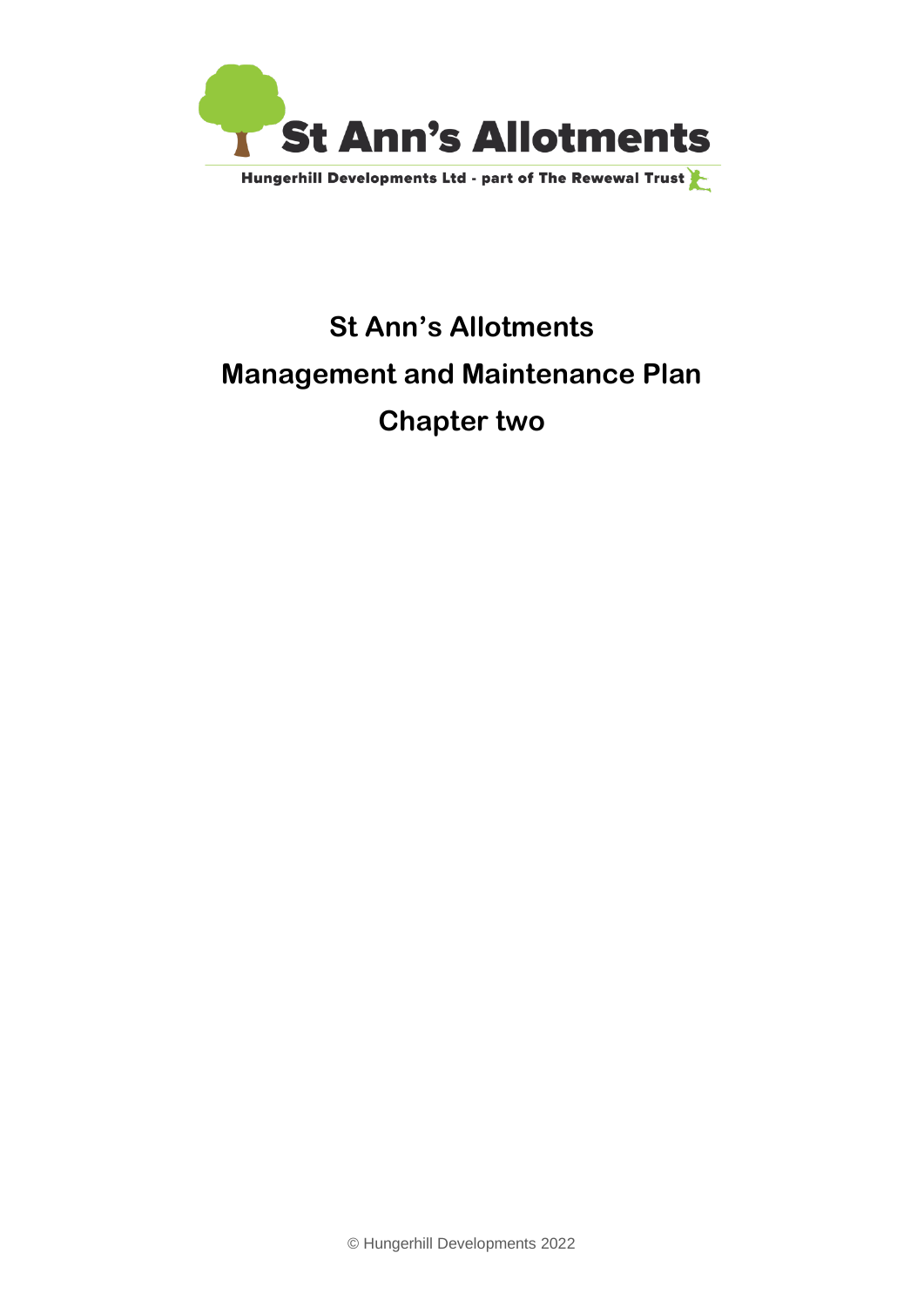### **Chapter 2 – Management and Maintenance Plan**

Please note this document was written in 2019 so some information has changed and may be out of date.

The following chapter contains ideas and emerging themes from time spent by the consultants with Directors, Staff, Project Leads and Community Stakeholders based on site. These have yet to be consulted on and as such the reader should not consider these 'Final'. Consultation will commence in June 2022 and run through to December 2022 to allow maximum engagement.

Below is a brief timeline from funding being awarded to present day to give some context to this document.

- HLF funding was awarded in May 2019.
- Work tendered out and consultants appointed in September 2019.
- March 2020 the county went into lockdown due to the Covid-19 pandemic.
- The Allotment Team focussed on keeping the site open for plot holders only.
- Project files were completed with an evaluation report and filed with HLF in December 2020.
- During 2021, the ongoing restrictions affected tenants, visitors and staff alike with the visitor centre remaining closed.
- Covid safe one-to-one vacant plot tours returned in May 2021 along with a plant swap and sale. This valuable social event, evidenced the caution with which people were reconnecting.
- From spring of 2021 we focussed on proactive site management, which has involved a degree of 'catch up; for the time when operations were negatively impacted during various lockdowns/restrictions.

Through our Newsletters we have tried to communicate the site priorities for reopening along with information about the two specific areas of work – 'starter plots' and 'woodland plots' along with the success of DEFRA funding for the New Roots programme.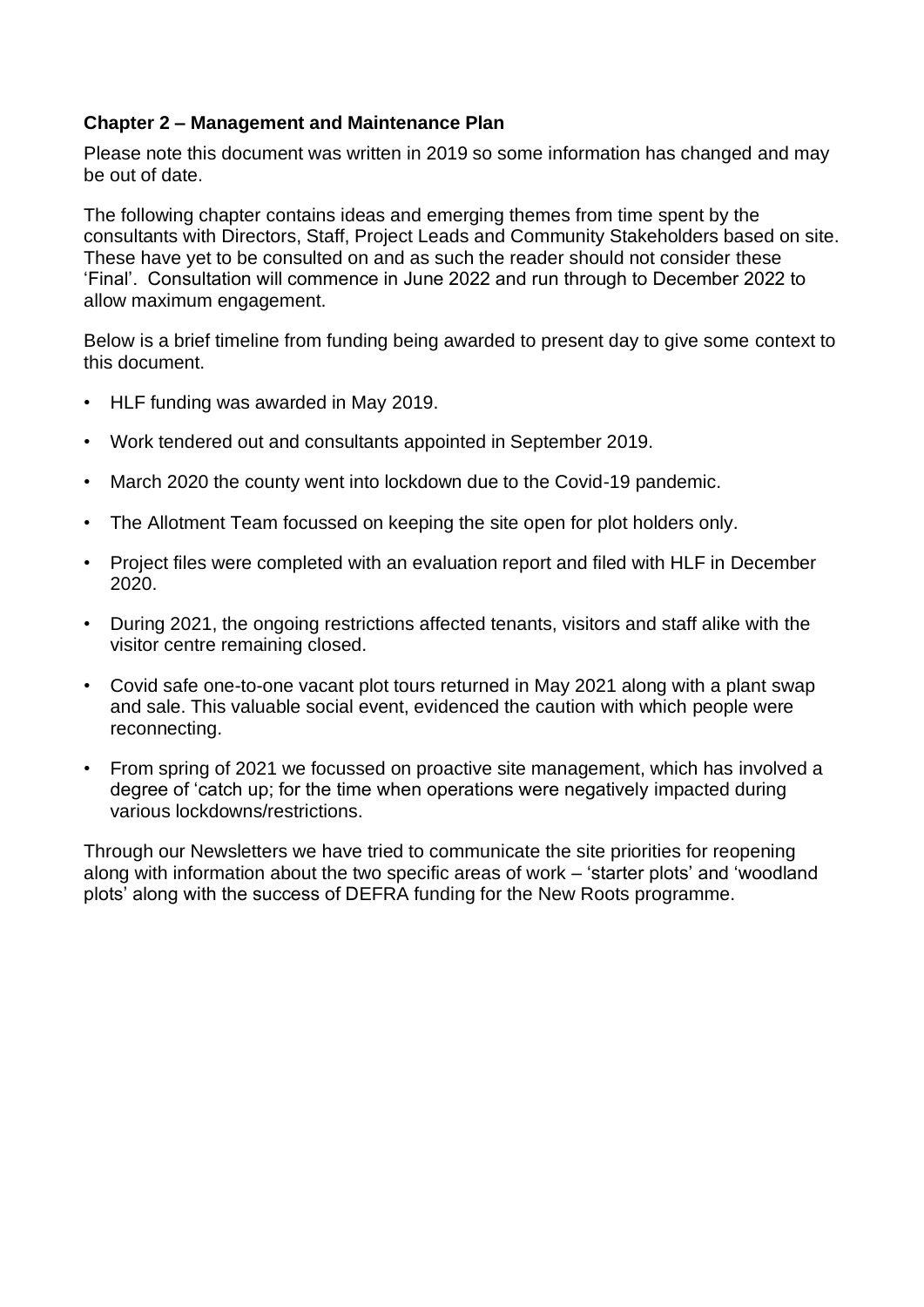# **3.2 Future Strategic Aims**

The strategic aims for the future management of the allotments linked to the masterplan and business plan for the site are as follows:

St Ann's Allotments and Gardens – a welcoming greenspace

- Maintain a safe, accessible and welcoming environment for the purpose of allotment gardening and recreation across 75 acres of green space
- Protect and conserve key heritage features, assets and nature conservation by overseeing all site projects and programmes of work
- Ensure maximum tenant occupancy by providing high quality of customer service and tenancy management
- Prioritise funding and the delivery of projects that invest in site infrastructure, facilities and conservation
- Increase volunteer opportunities for gardeners, local people and businesses and enhance skills through training
- Develop a Site Partnership Forum to strengthen connections and create opportunities to deliver exciting events and activities
- Increase allotment holder awareness and participation in projects that benefit the site, through regular consultation and focus groups
- Improve the wellbeing of our communities by promoting and supporting healthy living events and environmental activities and education
- Promote the significance of the sites history, natural heritage and diversity of the allotment and wider community benefits through local, regional and national campaigns

In doing this a wide range of benefits will be secured:

• Conserve and enhance the heritage of the allotments, both physical and cultural.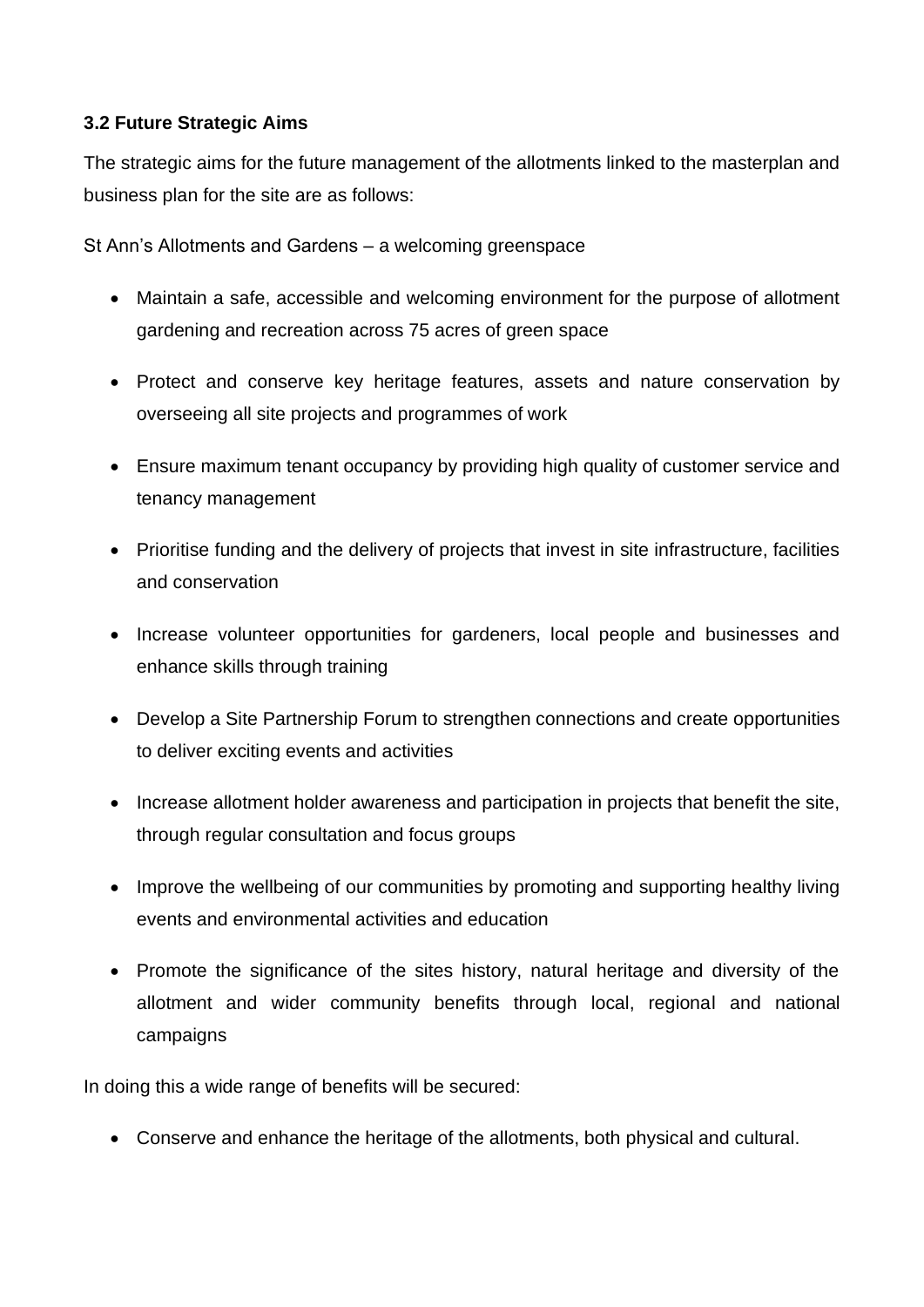- Maximise use and plot uptake making ongoing maintenance more viable and protecting the allotments in the future.
- Contribute to regeneration and to the health and welfare of local people.
- Make a positive environmental and ecological impact.
- Provide opportunities for education, training, recreation and community development.
- Increase access and involvement with the allotments.

# **3.3 Masterplan Proposals**

The aim of the masterplan development, linked to the business plan and this management plan, is to enhance the allotments in a phased approach, so as to

- attract more plot holders to take up plots
- expand the use of hard-to-let plots,
- increase awareness of the site through marketing
- expand the offer attracting more visitors to the site
- generate income from a range of commercial activities that sustain the restored assets
- allow for future investment to restore assets in need
- develop a strong partner and volunteer base in order to secure their long term future.

The masterplan seeks to enhance the site for a range of groups already using the site, for bio-diversity and wildlife, for allowing a deprived community access to green space, to tell the historic story of the place, for education, and for social, mental and physical wellbeing.

# The Masterplan:

Resulting from the consultation process the design has taken the needs of all stakeholders into consideration along with the financial aspirations for the site. The masterplan seeks to strike a balance between the requirements of each group and the need for income generation to ensure that St Ann's Allotments thrives in the future.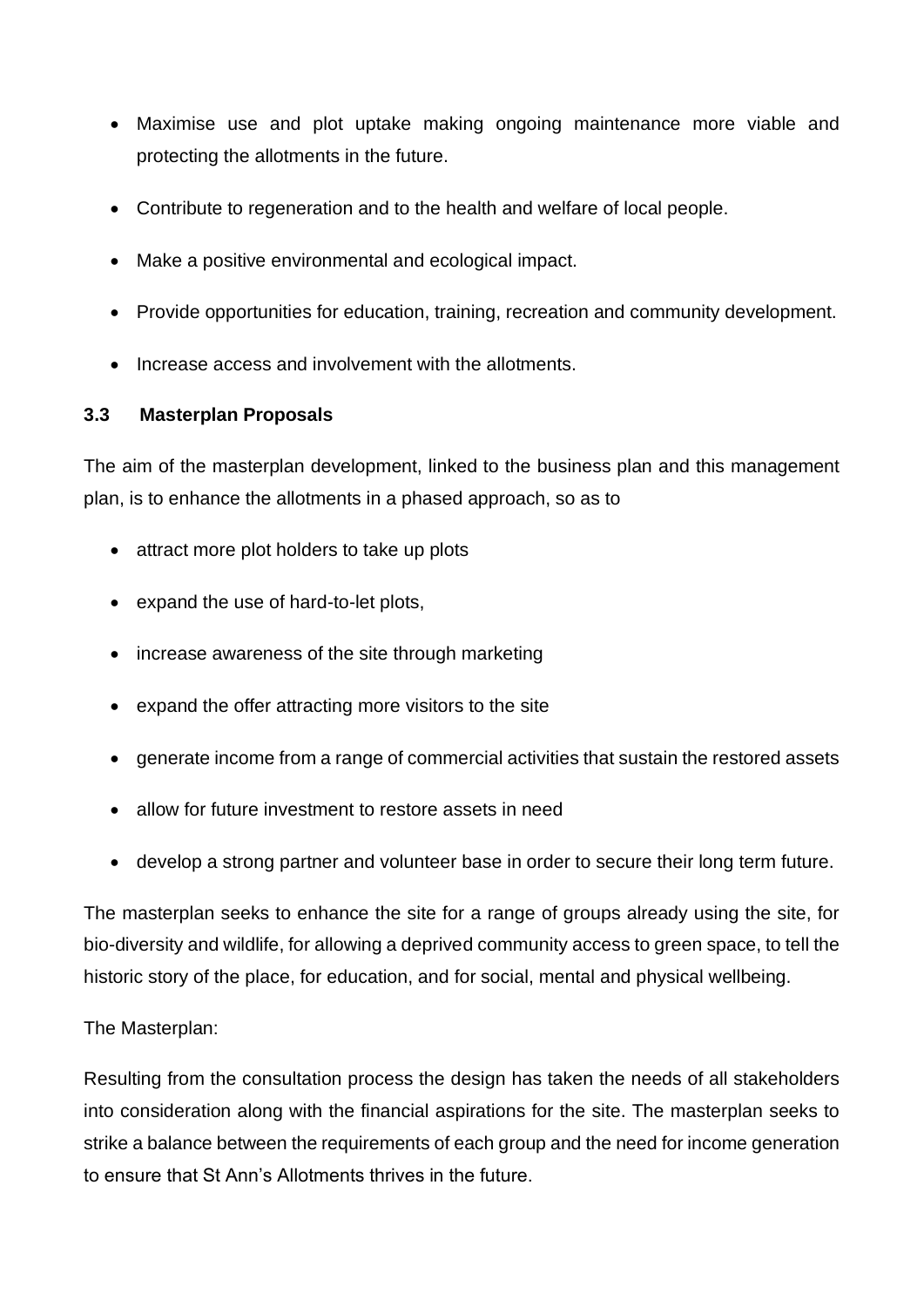- Public and Private Zones: The site has been organised into zones to allow the allotments to have a public and private presence. This is crucial to the future success of the site, to encourage further community engagement and to enhance the connection between the local community and the site. The public face of the proposals creates a zone for income generation targeted at the general public. Public and private zones have been allocated with activity level differing in each zone. The masterplan respects the plot holders and the existing organisation which are already offering wonderful opportunity for groups to engage with the site.
- Signage and Access: To be able to attract public into the site the entrance signage must be improved. Vehicular entrances must clear and the site well signposted from surrounding areas, the city centre and the road network. A brown sign scheme should be considered. Pedestrian entrances should be equally clear and facilities for cycle storage should be included. The masterplan identifies important nodes where signage should be located. New gates will also include an enhanced security and access arrangement and this has formed part of an assessment of parking requirements.
- The Heart: The masterplan identifies a heart to the site. This is where there will be a hub of activity within the private zone. The ambition is to create an area where plot holders can socialise, to encourage connection between individuals, groups and organisations and will include additional features such as a reflection garden with a new wildlife pond. Located centrally with shared facilities such as car parks and compost toilets it is a place where plot holders can meet and socialise with the opportunity to hold events aimed solely at the plot holders. Events such as apple days, plant swaps, seed swaps, produce sharing, BBQ's, the annual show and coffee mornings would be ideal for this location. This location includes Oliver's Lodge and the Perry Orchard where there is already a natural hive of activity to build on. An amphitheatre for events is proposed, along with a wildlife pond and a memorial garden. The heritage route passes through this area and provides a destination/resting place along the route.
- Ecology: Conservation and ecology is an important strand to the masterplan and areas have been allocated specifically for wildlife planting. Part of this includes plots which are allocated for wildlife enhancement only.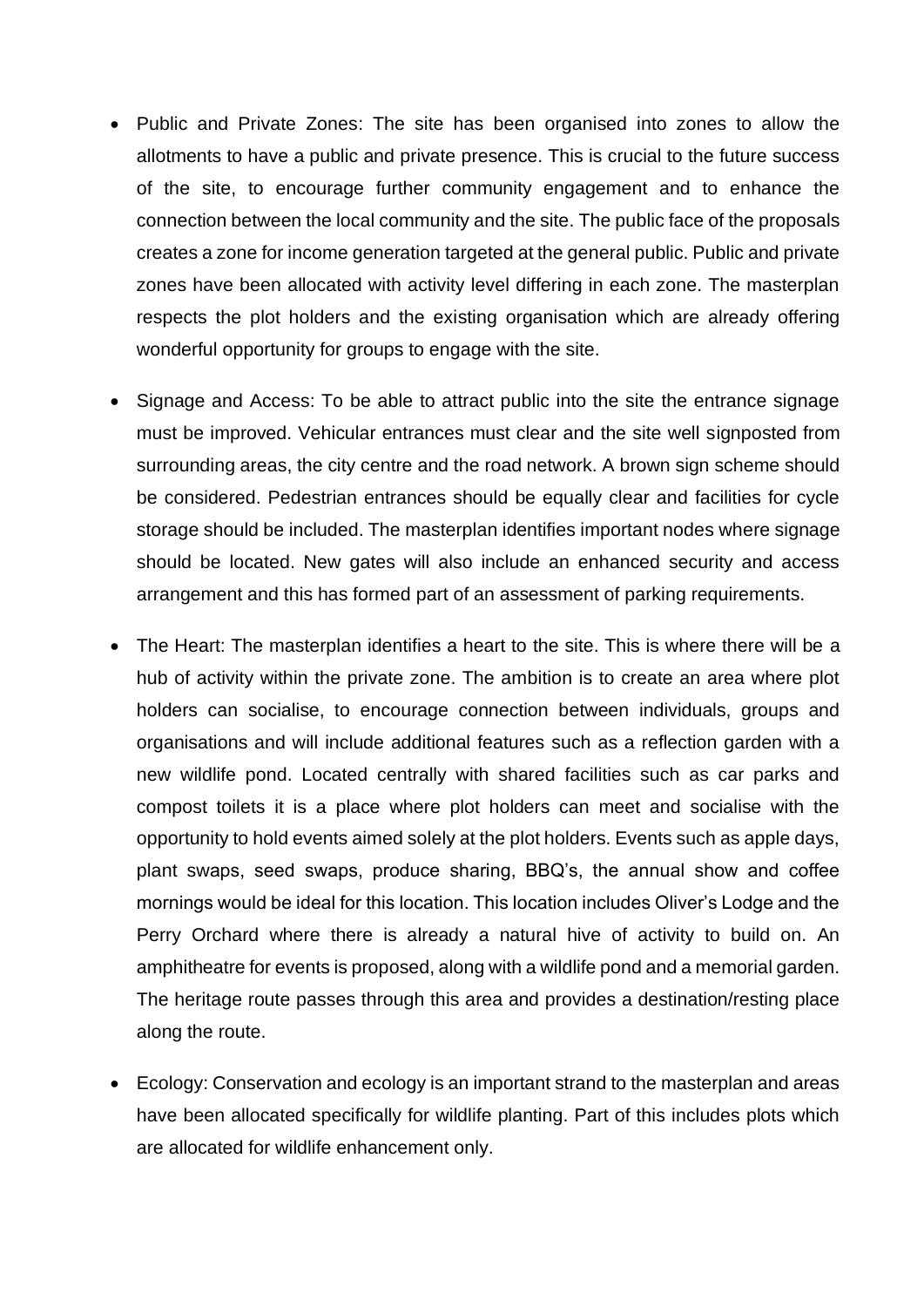• Heritage: A heritage trail has been identified which allows visitors to walk the site, taking in the site's most significant historical features. An interpretation and signage strategy will need to be developed to support this. A heritage assessment has been undertaken as part of this masterplan.

#### **3.4 Masterplan Themes**

The themes from which the masterplan has been developed are presented below.

Place Appendix visual



#### **3.5 Management Objectives**

The objectives represent the areas of priority for HDL, key stakeholders and plotholders and set the framework for an approach to achieve the vision for the allotments. They are intrinsically linked to the strategic aims and will drive future management and maintenance of the site, inform the programme development over the next ten years, and directly influence the allocation of valuable resources.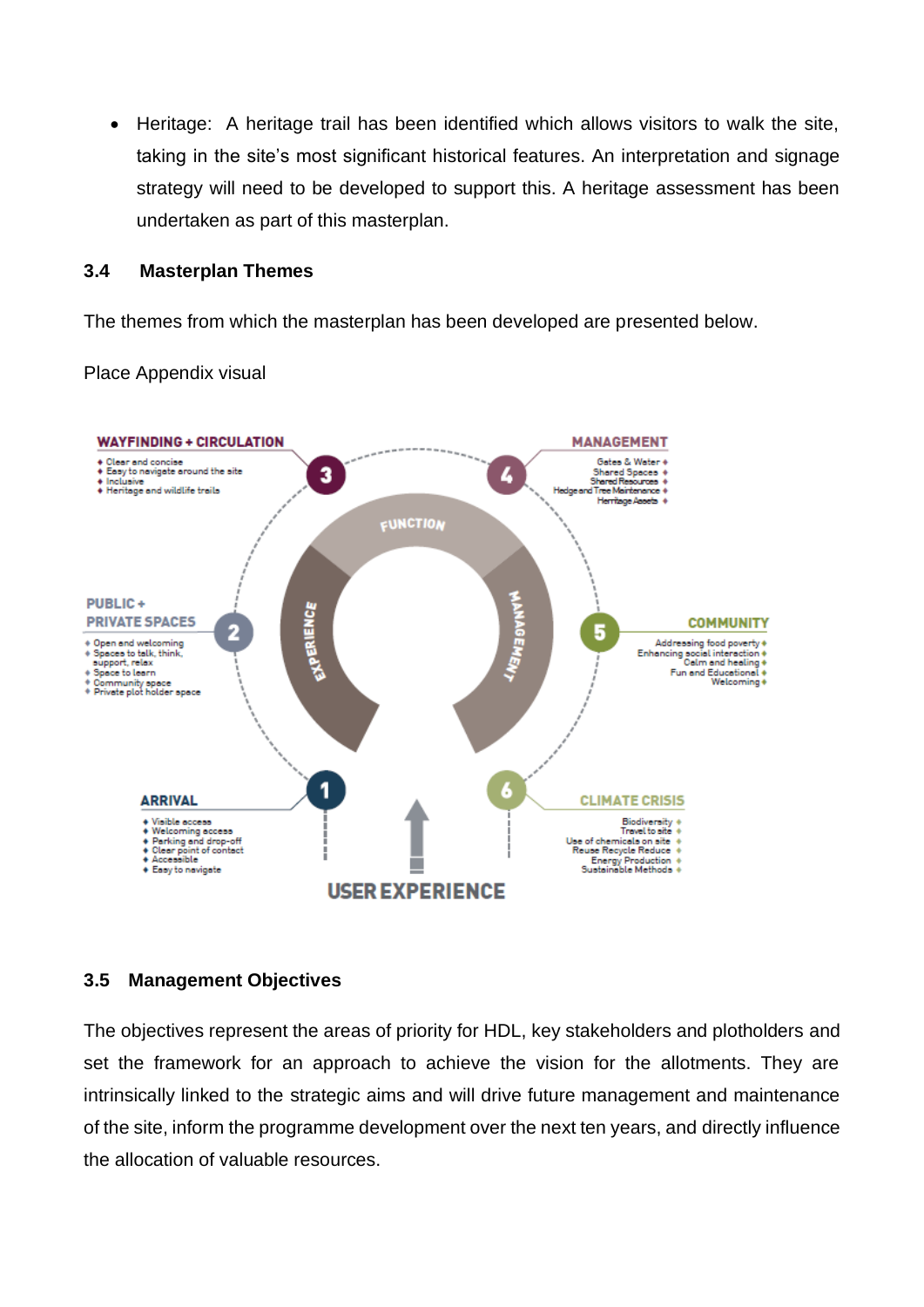The management objectives are as follows:

- 1. Maintain the site and its facilities.
- 2. Prioritise clearance of plots and increase the number of let plots across the site.
- 3. Conserve plots through tenancy management within the current legal framework.
- 4. Ensure diversity of fruit trees is managed, maintained and developed and improve arboricultural maintenance across the site.
- 5. Ensure robust partnership and management structures continue.
- 6. Maintain an Allotment Visitor Centre and display gardens for public access.
- 7. Maintain a database of historical plot information and historical documentation relating to the site for managed public access.
- 8. Monitor and maintain historical structures and artefacts across the site, including historic hedge layout.
- 9. Continue to develop awareness of the site with the public and enable managed public access to the site.
- 10. Manage and maintain conservation areas.
- 11. Ensure tenant and volunteer involvement in managing the site.
- 12. Develop partnerships to support continued management and maintenance of the site.
- 13. Ensure the site is managed so it has a positive impact on the environment.
- 14. Improve entrances and interpretation across the site to encourage more people to use and visit the site.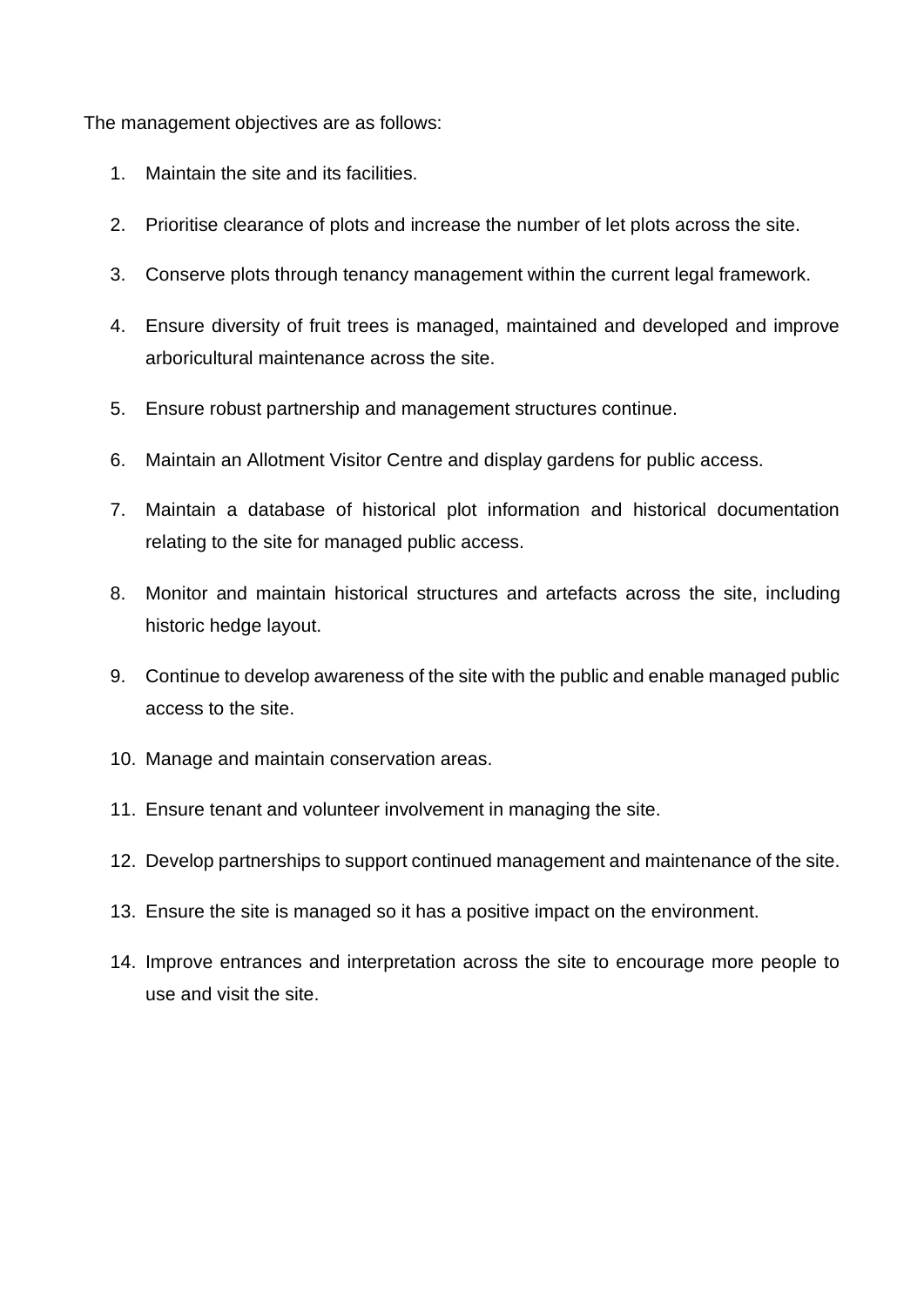The objectives do not define each component of work that is required. This is described in more detail in the action plan section of the document - 4.2. The objectives are therefore linked to the action plan by setting SMART targets (Specific; Measurable; Achievable; Realistic and Time-related) have been set against each of the objectives in the action plan. Periodic assessments of performance will be undertaken in order to determine success in achieving the stated aims and objectives. See the monitoring and review section - 5.1.